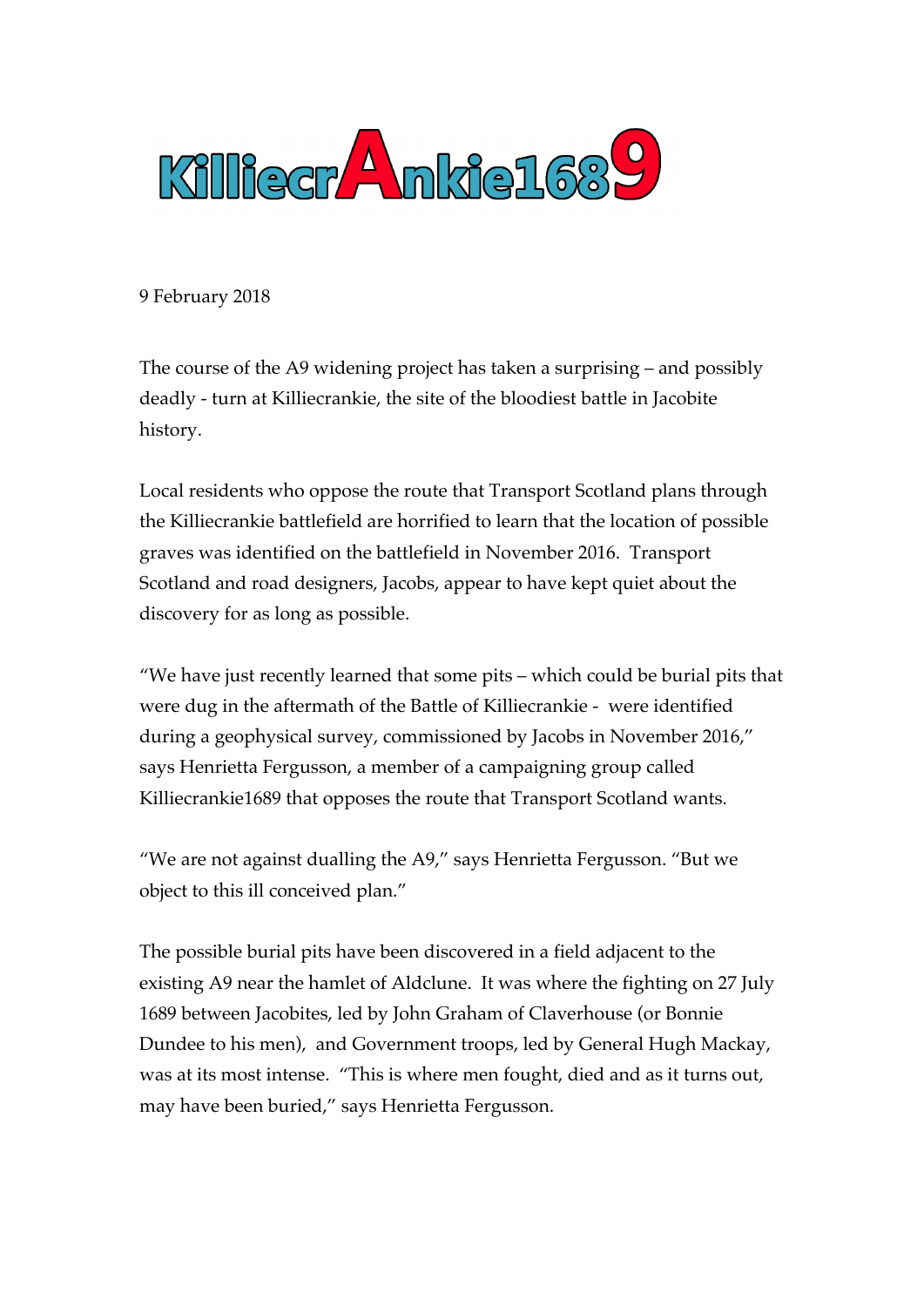Transport Scotland has issued draft Compulsory Purchase Orders to buy the field so they can build a slip road for a proposed new junction at Aldclune, create an enormous drainage basin and build a new access road to the basin.

However, this has met with an outcry from Historic Environment Scotland, Perth and Kinross Heritage Trust and Cairngorms National Park Authority. All of these organisation have lodged formal objections to Transport Scotland about the A9 plans at Killiecrankie.

Much more archaeological work has to be done on the battle site as Historic Environment Scotland says that the pits could be "highly significant features". If they are verified as burial pits, they would have to be preserved *in situ.*

"This demonstrates how inadequate the planning is for the A9 here," says Henrietta Fergusson. "They need to go back to the drawing board."

## **NOTES FOR EDITORS**

| Email:   | objections@killiecrankie1689.scot |
|----------|-----------------------------------|
| Phone:   | 01796 473220                      |
| Read:    | www.killiecrankie1689.scot        |
| Watch:   | https://youtu.be/4Hdi9ZbbUTw      |
| Twitter: | @KilliecrankieA9                  |
|          | Facebook: Killiecrankie1689       |

1. Information on the A9 project Killiecrankie to Glen Garry, including the Environmental Statement and draft Road Orders, is available on Transport Scotland's website: https://www.transport.gov.scot/projects/a9-duallingperth-to-inverness/a9-killiecrankie-to-glen-garry/

2. Jacobs, the design engineers for the A9 project from Killiecrankie to Glen Garry, commissioned AOC Archaeology Group of York to undertake an archaeological geophysical survey to investigate the potential for buried